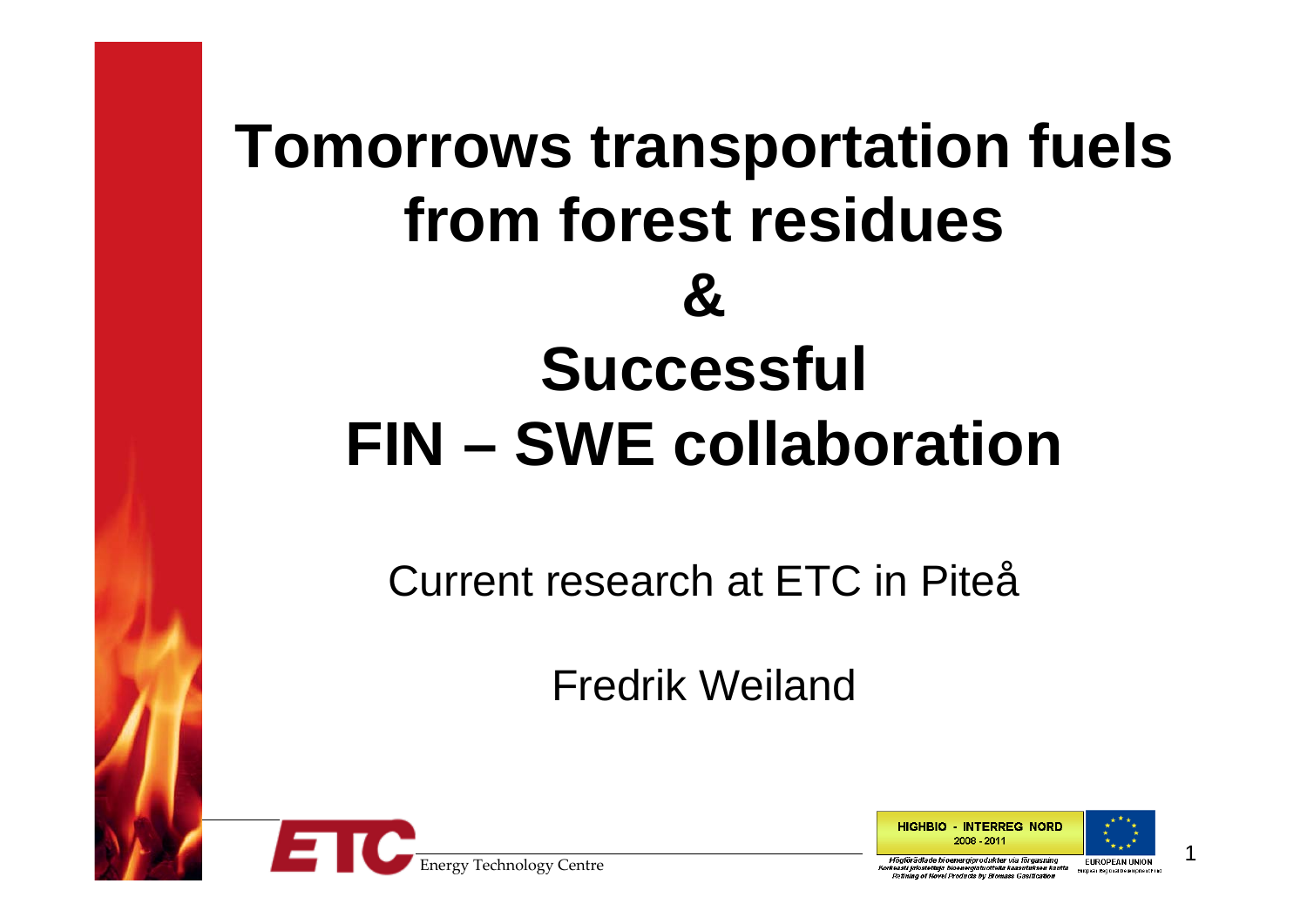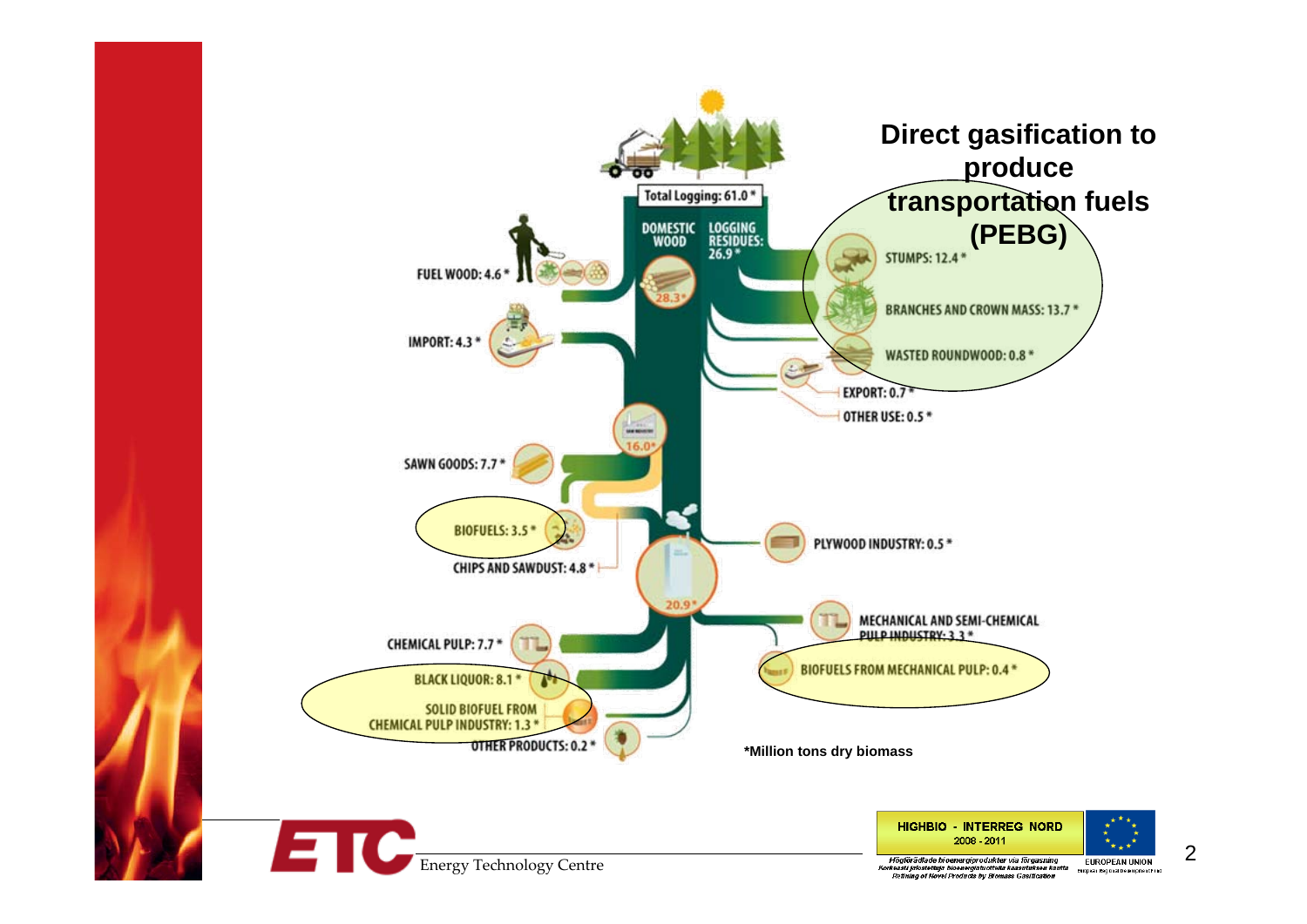## PEBG Project

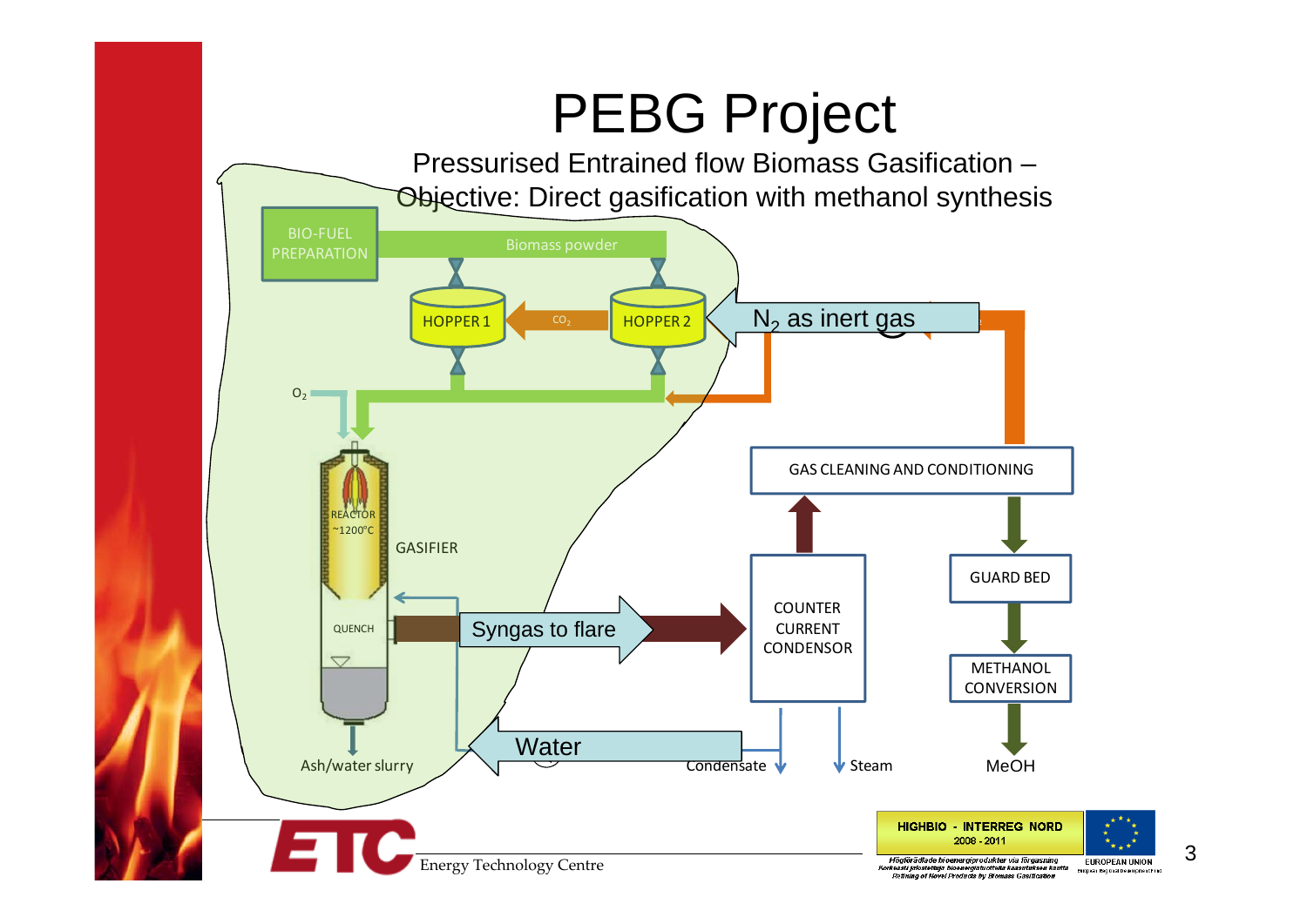## PEBG - Current status

- Construction and Control system almost complete
- SAT (Site Acceptance Test) to be started
- Pictures from the plant 2010-11-04





Korkaasti jalostattuja hioanarojatuottaita kaasutuksan kautta.

Refining of Novel Products by Biomass Gasification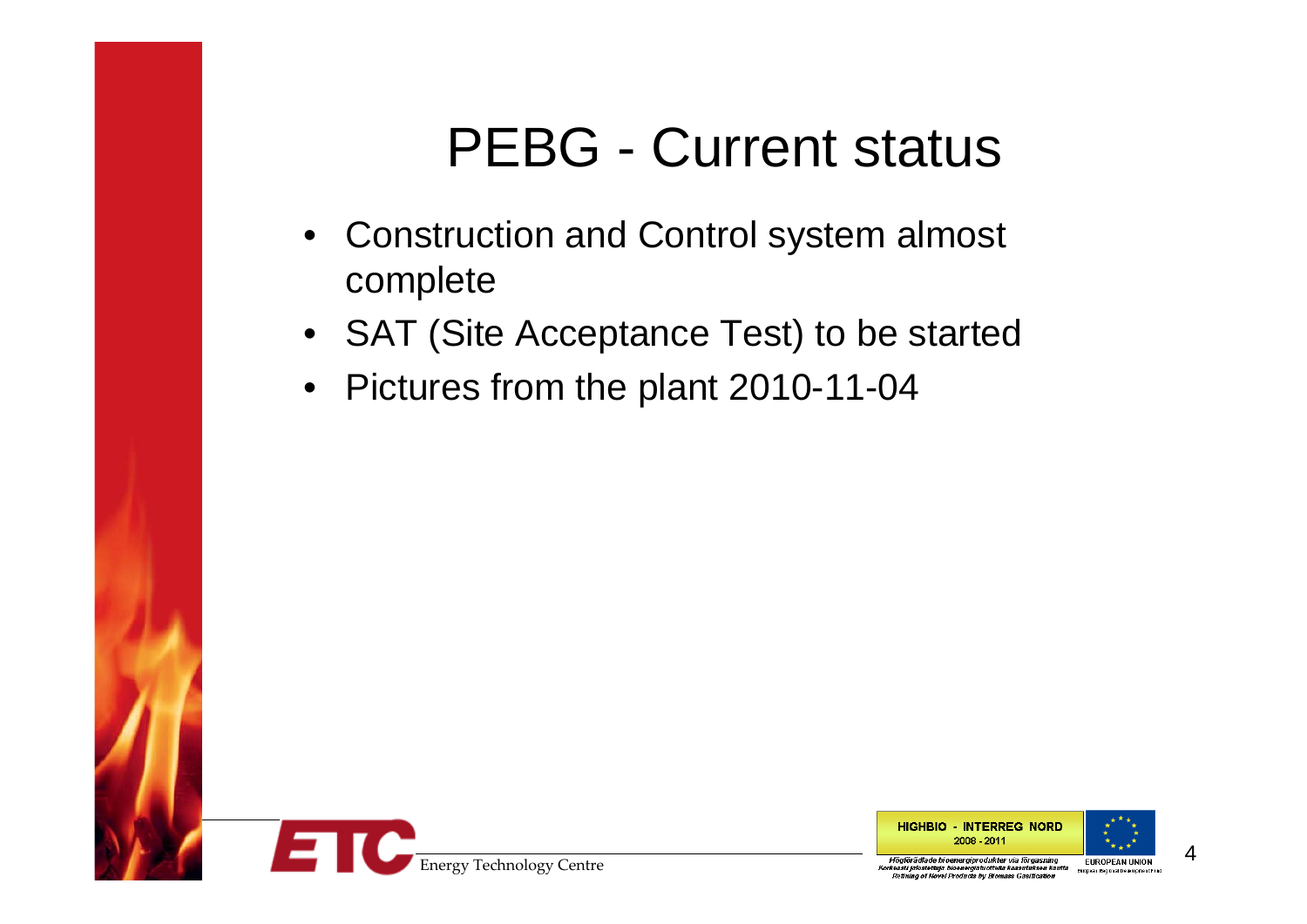## Coming work in the near future



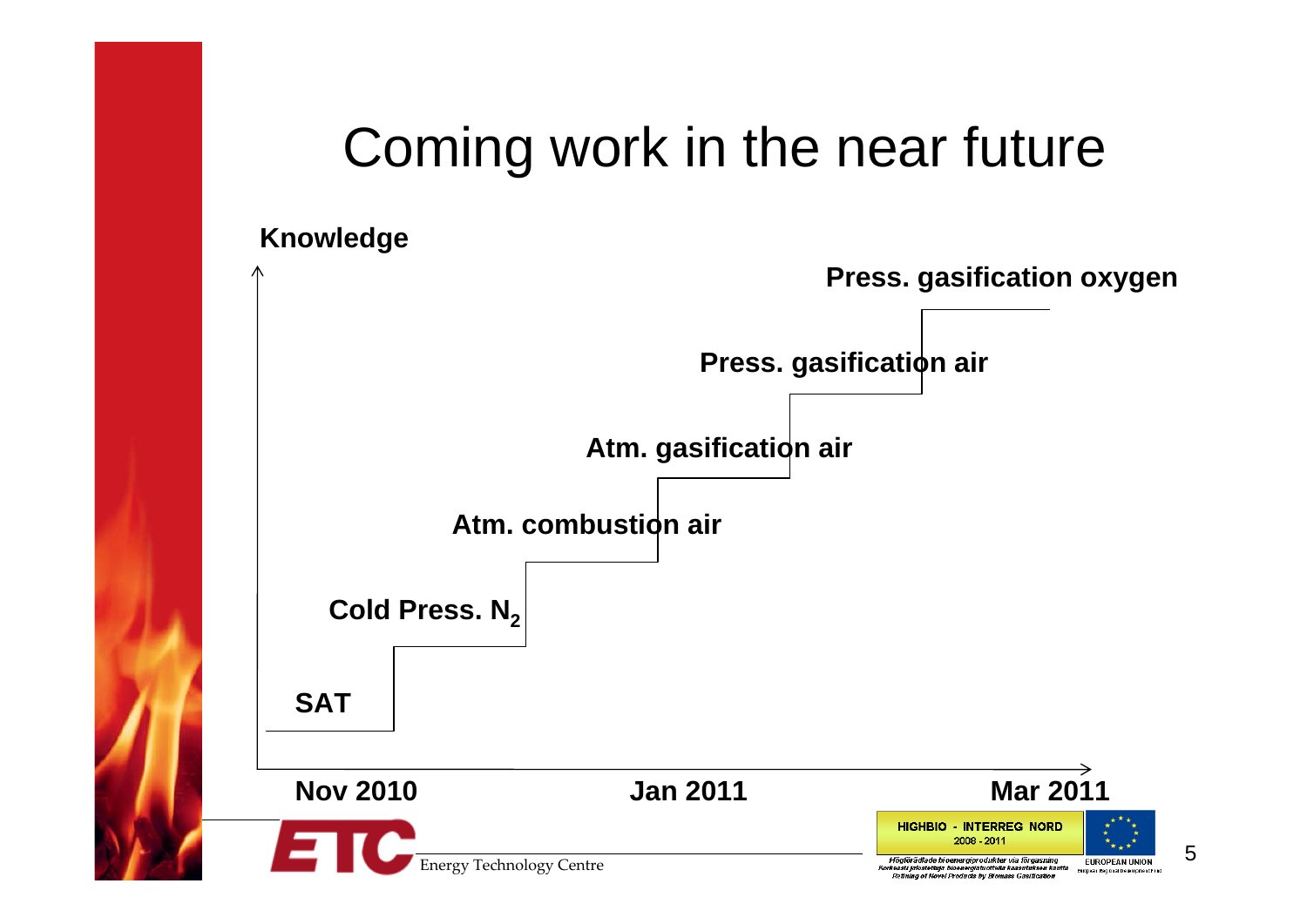#### Questions on part 1?





**HIGHBIO - INTERREG NORD** 2008 - 2011



t Högförädlade bioenergiprodukter via förgasning<br>Korkeasti jalostettuja bioenergiatuottelta kaasutuksen kautta<br>Refining of Novel Products by Biomass Gasification Excovery Regional Deuelopment Fund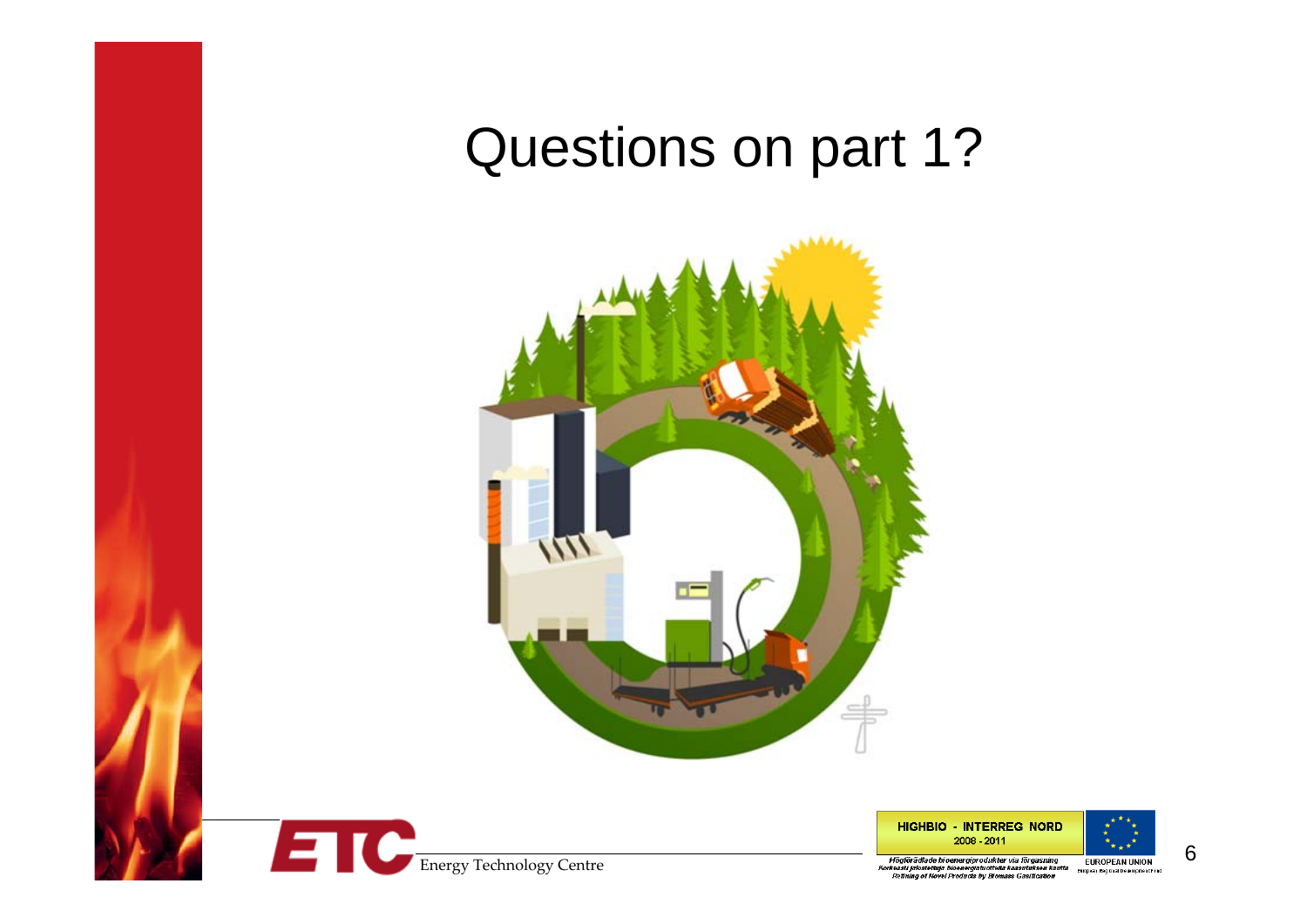#### FIN - SWE HighBio Collaboration *"Thermal conversion of Fiber- and Bark sludge"*

- Collaboration ETC (F. Weiland) Univ. of Oulu (J. Holm)
- Thermal conversion of sludges from pulp- and paper mill.
- Objective: Combustion and gasification in pellets reactor





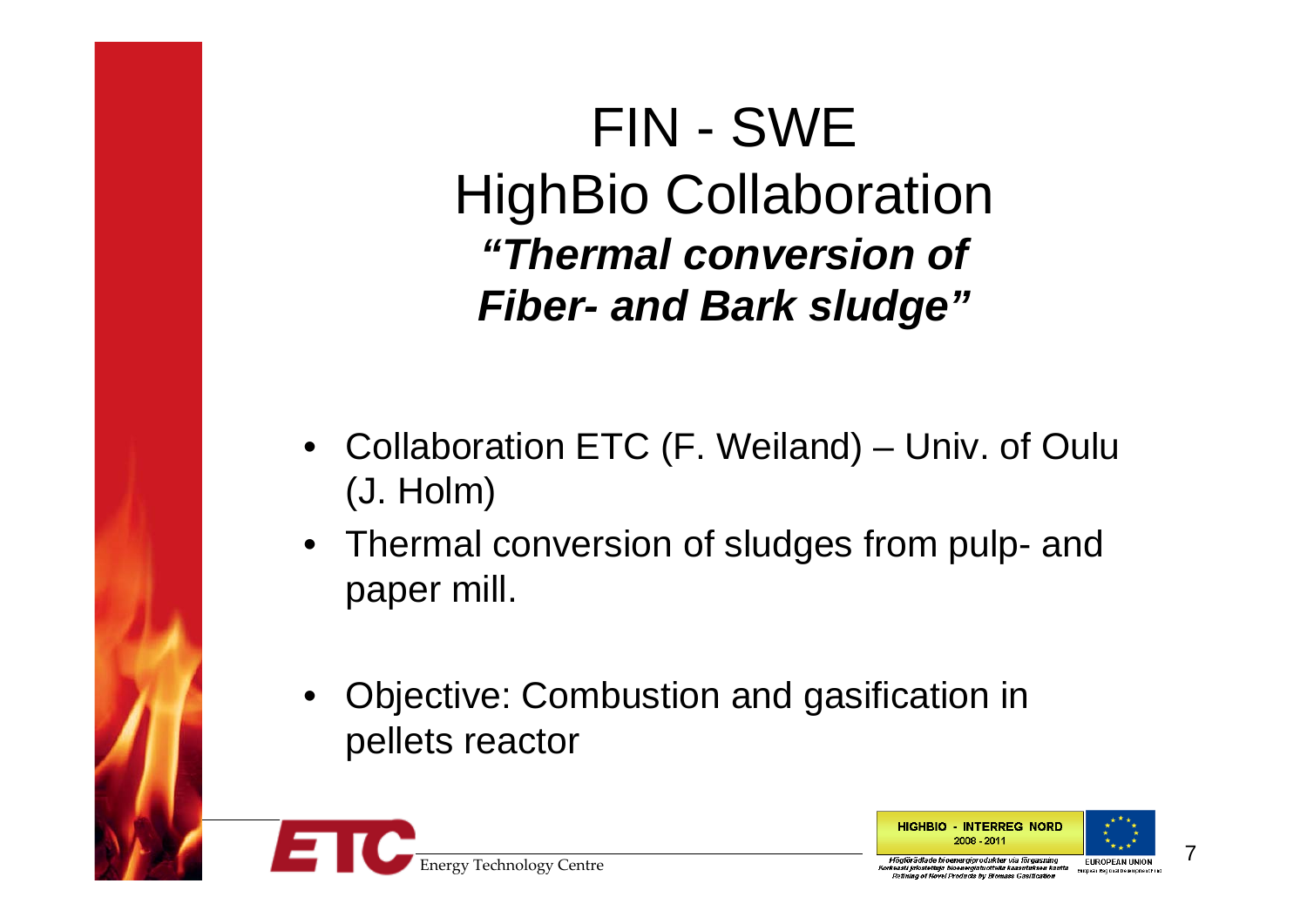

an Müller Högförädlade bioenergiprodukter via förgasning<br>Korkeasti jalostettuja bioenergiatuottelta kaasutuksen kautta<br>Refining of Novel Products by Biomass Gasification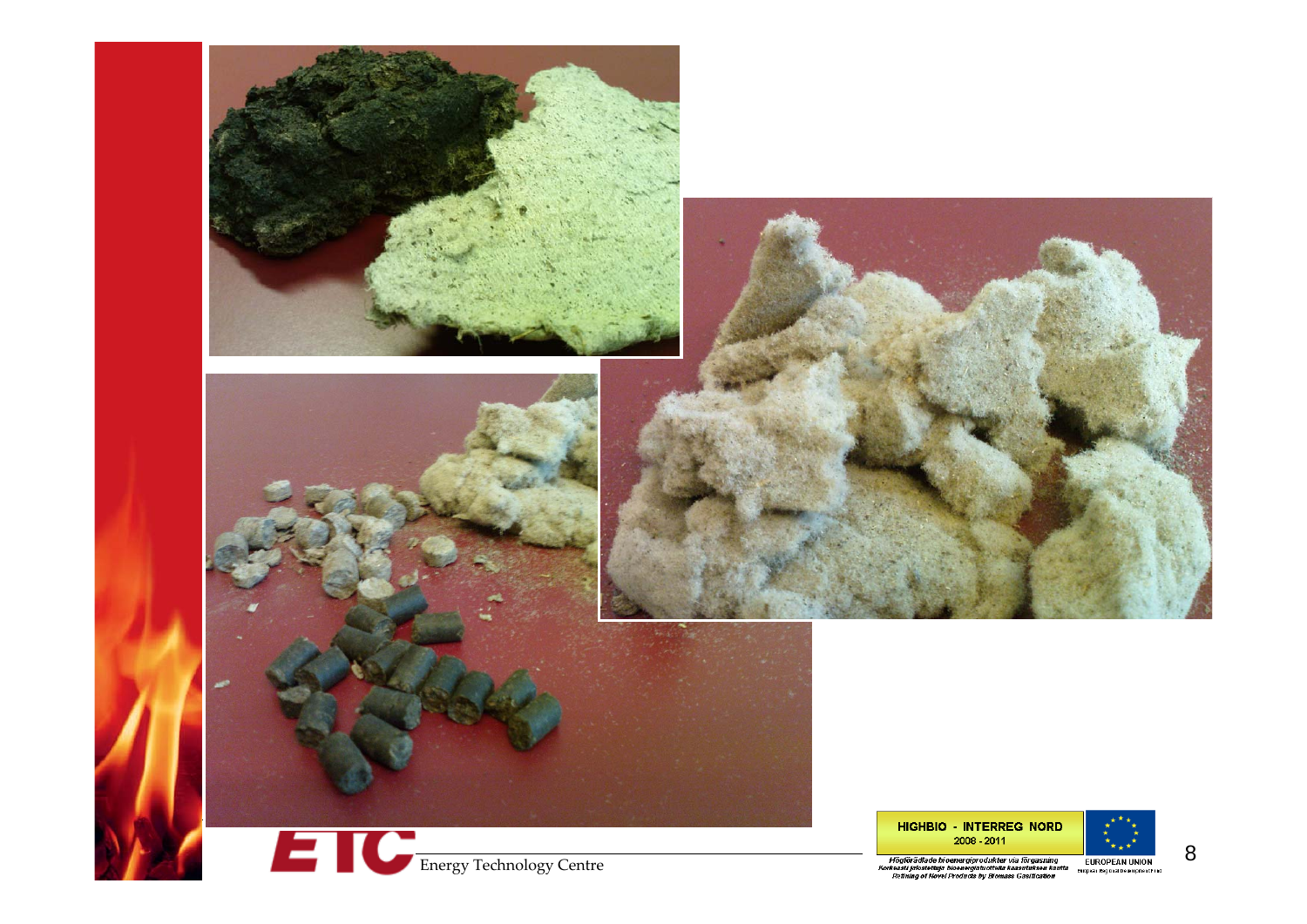#### Single Pellet Reactivity Test





Energy Technology Centre

t örgasning<br>Högförädlade bioenergiprodukter via förgasning<br>Korkeasti jalostettuja bioenergiatuotteita kaasutuksen kautta Excovery Regional Deuelopment Fund Refining of Novel Products by Biomass Gasification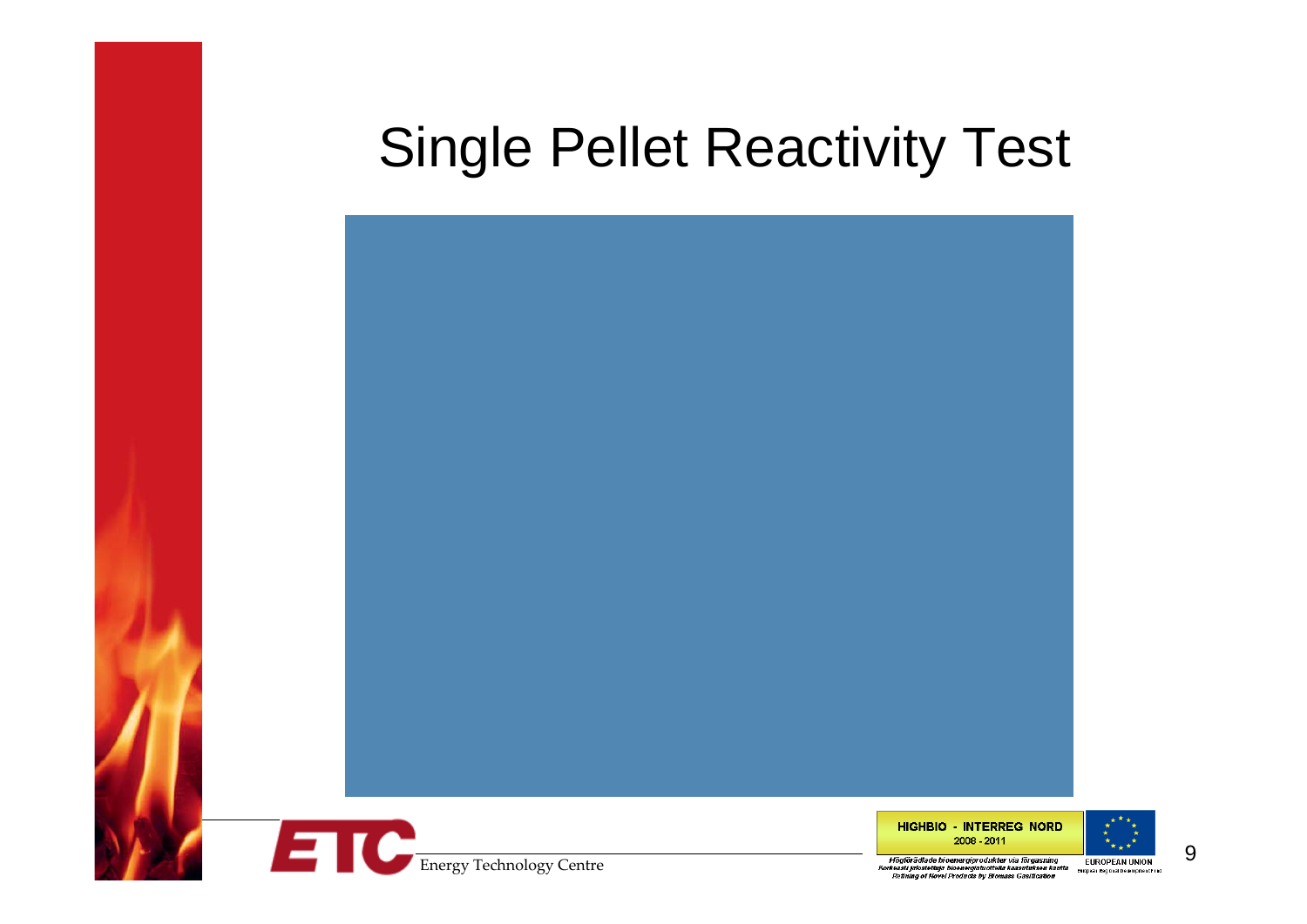### Combustion and gasification experiments



Fig. 1. Sketch of the experimental reactor and the wood pellet burner.



**HIGHBIO - INTERREG NORD** 2008 - 2011 Högförädlade bioenergiprodukter via förgasning **EUROPEAN UNION** Korkeasti jalostettuja bioenerojatuotteita kaasutuksen kautta Excoean Regional Depelopment Fund Refining of Novel Products by Biomass Gasification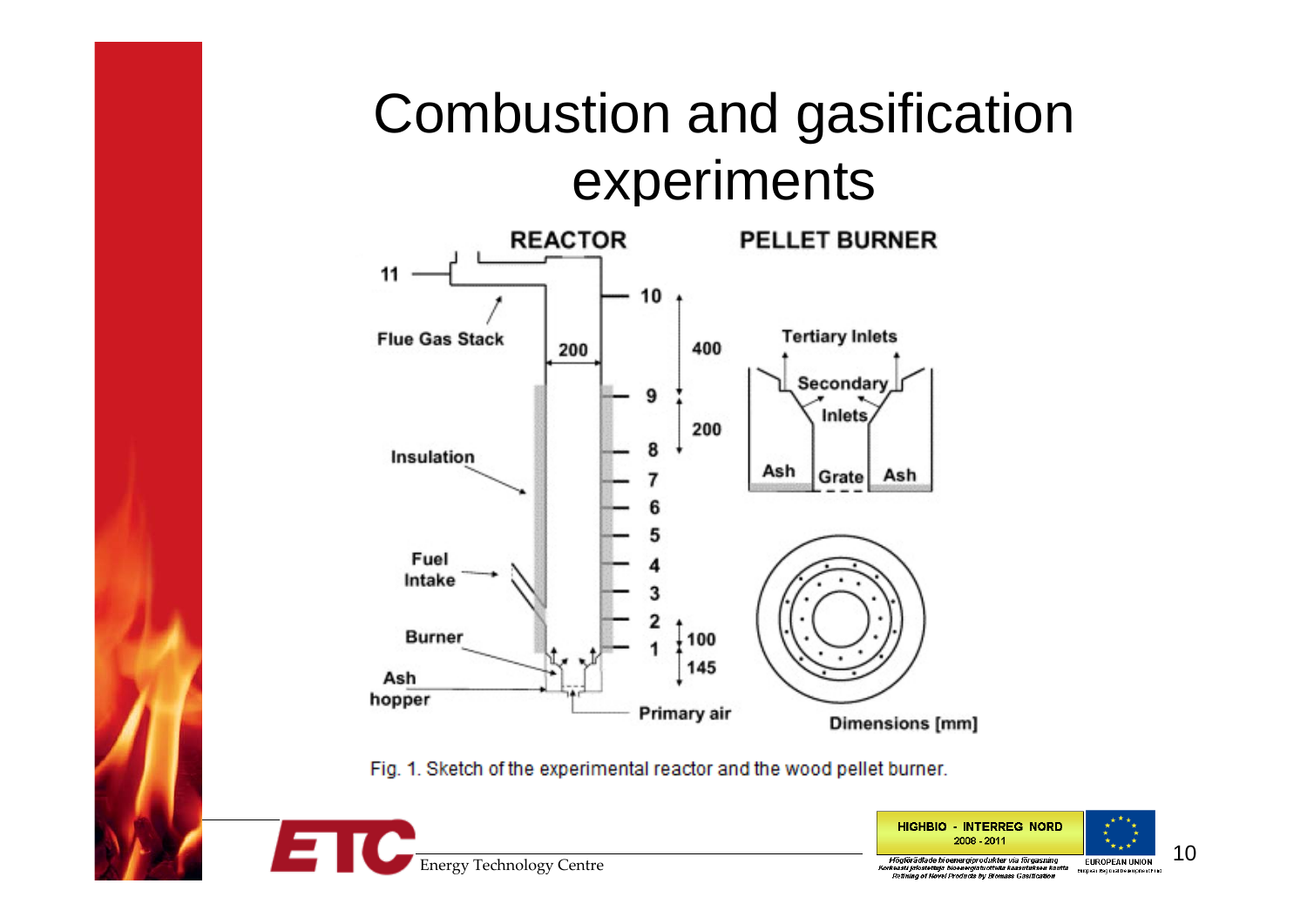## Combustion and gasification experiment



**HIGHBIO - INTERREG NORD** 2008 - 2011



Högförädlade bioenergiprodukter via förgasning Korkeasti jalostettuja bioenergiatuotteita kaasutuksen kautta Excovery Regional Depelopment Fand Refining of Novel Products by Biomass Gasification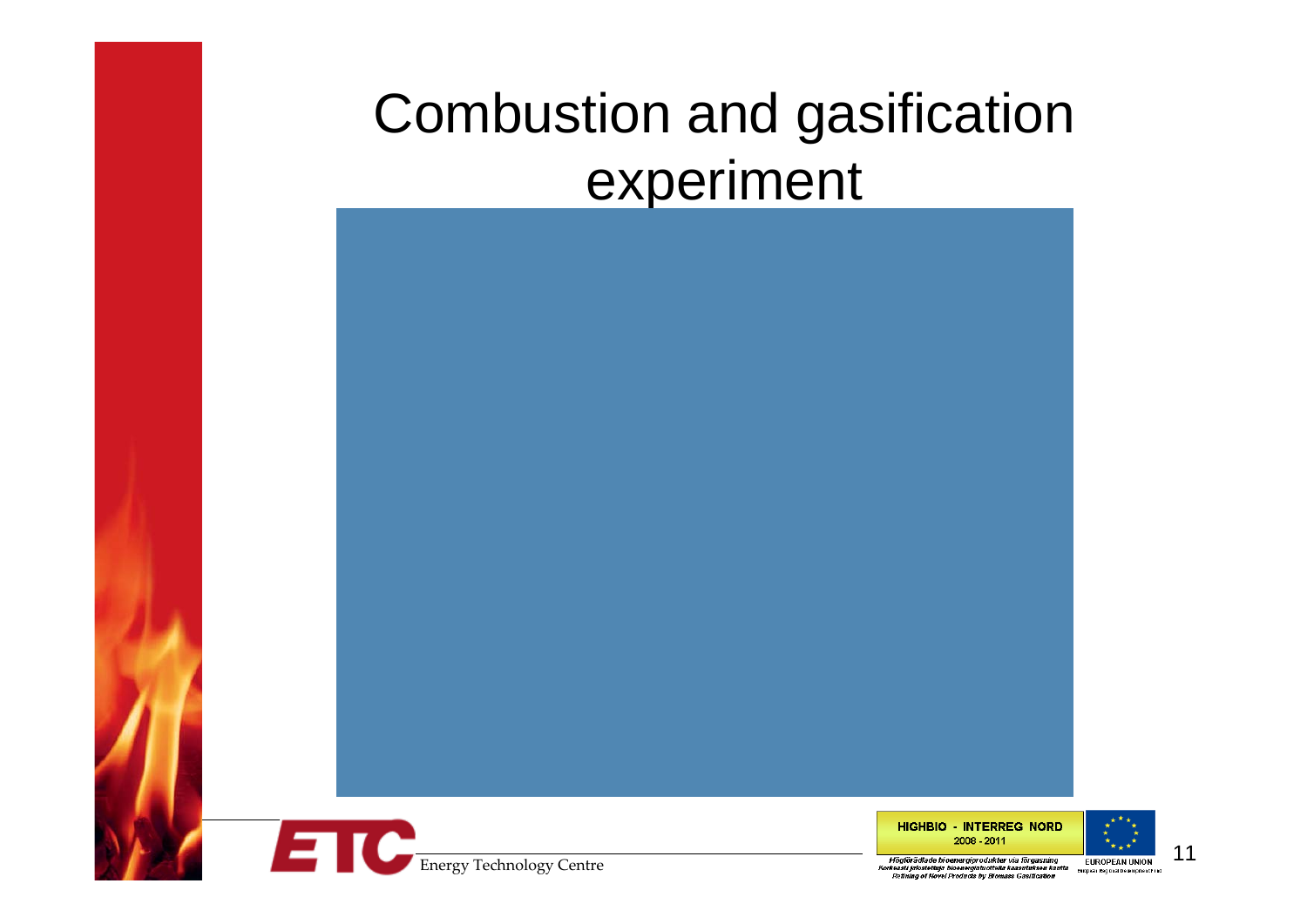## **Conclusions**

- Higher ash content in sludge pellets compared to ordinary wood pellets; 9 % and 18 % vs. 0.3  $\%$
- Furnace or gasifier must be able to cope with the high ash content
- Pelleting feasible
- Fiber sludge not suitable for powder combustion